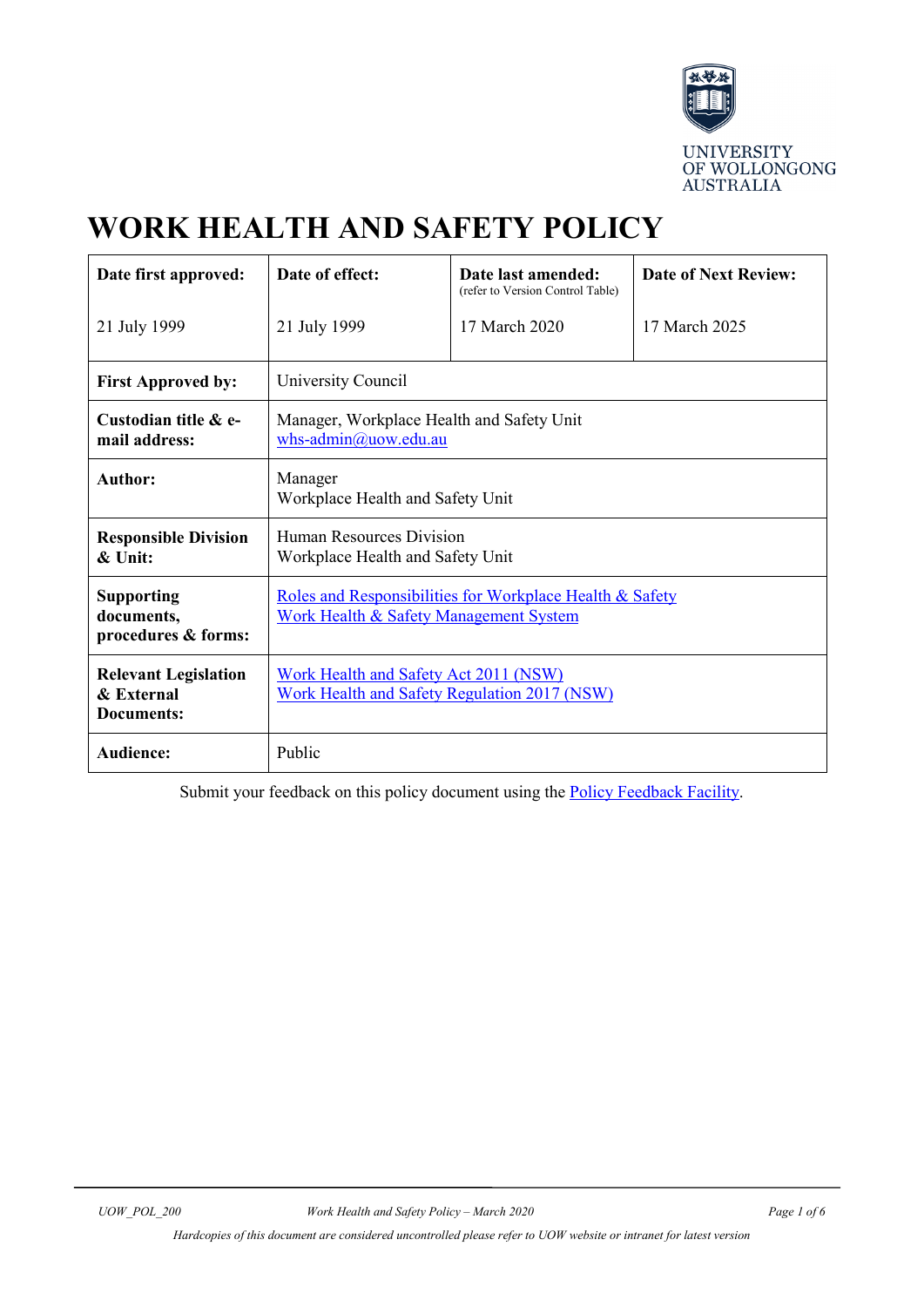

## **Contents**

| 2 <sup>1</sup> |  |
|----------------|--|
| 3 <sup>7</sup> |  |
| $\overline{4}$ |  |
| 5 <sup>5</sup> |  |
|                |  |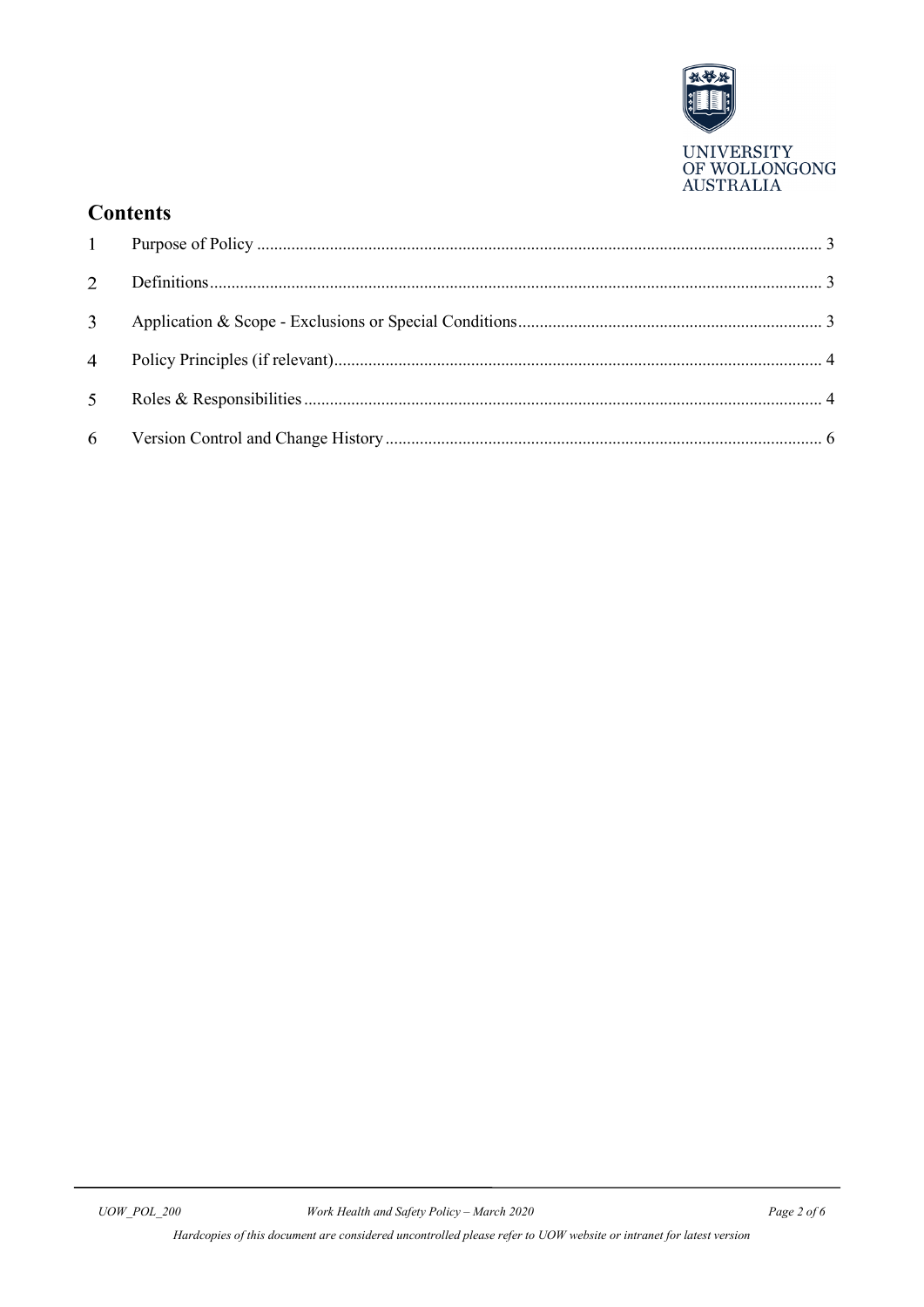

#### <span id="page-2-0"></span> $\mathbf{1}$ **Purpose of Policy**

- 1. The University of Wollongong is committed to providing a physically and mentally safe and healthy workplace for its workers, students and visitors. The Work Health and Safety (WHS) Policy defines the principles of this commitment and the University's approach to the continuous improvement of health and safety in the workplace.
- 2. This Policy gives effect to the University's WHS Management Plan, WHS Management System, procedures and guidelines.
- 3. All members of the University community have a collective and individual responsibility to work safely and be engaged in activities to help prevent physical and psychological injuries and illness.

| <b>Word/Term</b>                | Definition (with examples if required)                                                                                                                                                                                                                                                                     |  |  |
|---------------------------------|------------------------------------------------------------------------------------------------------------------------------------------------------------------------------------------------------------------------------------------------------------------------------------------------------------|--|--|
| Visitor                         | Any person who visits the University and is not classified as a worker of the<br>University. Visitors to the University may include, but are not limited to:                                                                                                                                               |  |  |
|                                 | Students<br>Conference and function attendees<br>Commercial clients or customers including those visiting UOW<br>$\bullet$<br>Pulse or UOW Enterprises                                                                                                                                                     |  |  |
|                                 | Family and friends of workers or students<br>Tenants<br>Community visitors including prospective students, parents and collaborators.                                                                                                                                                                      |  |  |
|                                 |                                                                                                                                                                                                                                                                                                            |  |  |
| Work Health and<br>Safety (WHS) | Multidisciplinary field concerned with the safety, health, and welfare of people at<br>work.                                                                                                                                                                                                               |  |  |
| Worker                          | Any person who carries out work for the University which includes:<br>Employees<br>Trainees<br>Volunteers and affiliates including visiting and honorary fellows<br>Outworkers<br>Apprentices<br>Work experience students<br>Contractors or sub-contractors<br>Employees of a contractor or sub-contractor |  |  |
|                                 | Employees of a labour hire company assigned to work for the University.                                                                                                                                                                                                                                    |  |  |

#### <span id="page-2-1"></span> $\overline{2}$ **Definitions**

#### <span id="page-2-2"></span> $\overline{3}$ **Application & Scope - Exclusions or Special Conditions**

- 4. This Policy applies to all workers of the University of Wollongong as well as students, affiliates and other visitors including the undertaking of university activity on or off campus.
- 5. Entities of the University are required to outline their commitment to work health and safety through their own WHS policy and management systems.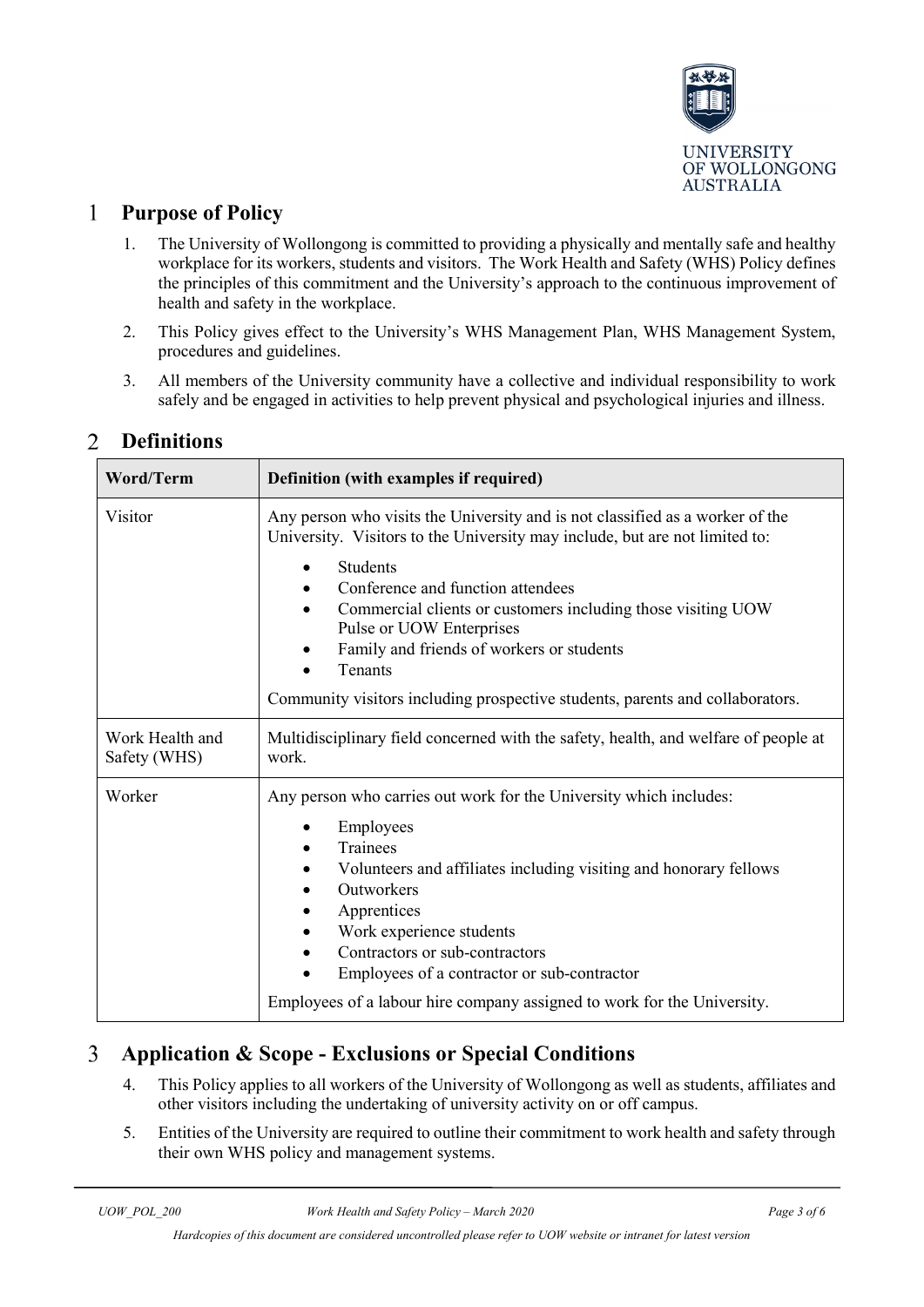

#### <span id="page-3-0"></span> $\overline{4}$ **Policy Principles (if relevant)**

- 1. The University will undertake the following activities in fulfilling its commitment to provide a healthy and safe workplace:
	- a. develop, implement and maintain a health and safety management system which includes the requirements of this Policy;
	- b. comply with applicable health and safety legislation as well as other requirements such as Codes of Practice or Australian Standards;
	- c. develop, implement and maintain a mental health strategy that specifically outlines how to ensure the University is a mentally healthy workplace;
	- d. implement a health and safety risk management process to ensure workplace hazards are identified, assessed, controlled and reviewed where they are not able to be eliminated;
	- e. implement a specific mental health risk management process to ensure psychological workplace hazards are identified, assessed, controlled and reviewed where they are not able to be eliminated;
	- f. allocate sufficient financial and physical resources to enable the effective implementation of the WHS Policy;
	- g. provide, handle and store equipment, structures, substances and systems of work without risk to health;
	- h. provide and disseminate current health and safety training and information to workers, students and visitors via the internet and other suitable delivery methods;
	- i. implement arrangements for the consultation of health and safety matters with workers and students;
	- j. establish measureable objectives and targets for health and safety aimed at the elimination of work-related illness and injury; and
	- k. report on measurements and targets to Council and WHS Committee.

#### <span id="page-3-1"></span>5 **Roles & Responsibilities**

- 1. The Vice-Chancellor has responsibility for, and is committed to, the effective implementation of the University WHS Policy.
- 2. The Senior Executive will support Executive Deans, Heads of School, Directors, Managers and Supervisors to fulfil their health and safety responsibilities and accountabilities within their area of responsibility.
- 3. University Council has the responsibility to oversee the monitoring of the University's WHS performance against objectives and targets.
- 4. All workers, students and visitors have a responsibility to take reasonable care for their own safety and the safety of others and comply with any reasonable instruction, policy, procedures or guidelines of the University in relation to health and safety.
- 5. The WHS Unit is available to provide advice regarding specific health and safety matters, update the University on legislative changes and assist with the development, implementation and monitoring of this Policy and the WHS management system.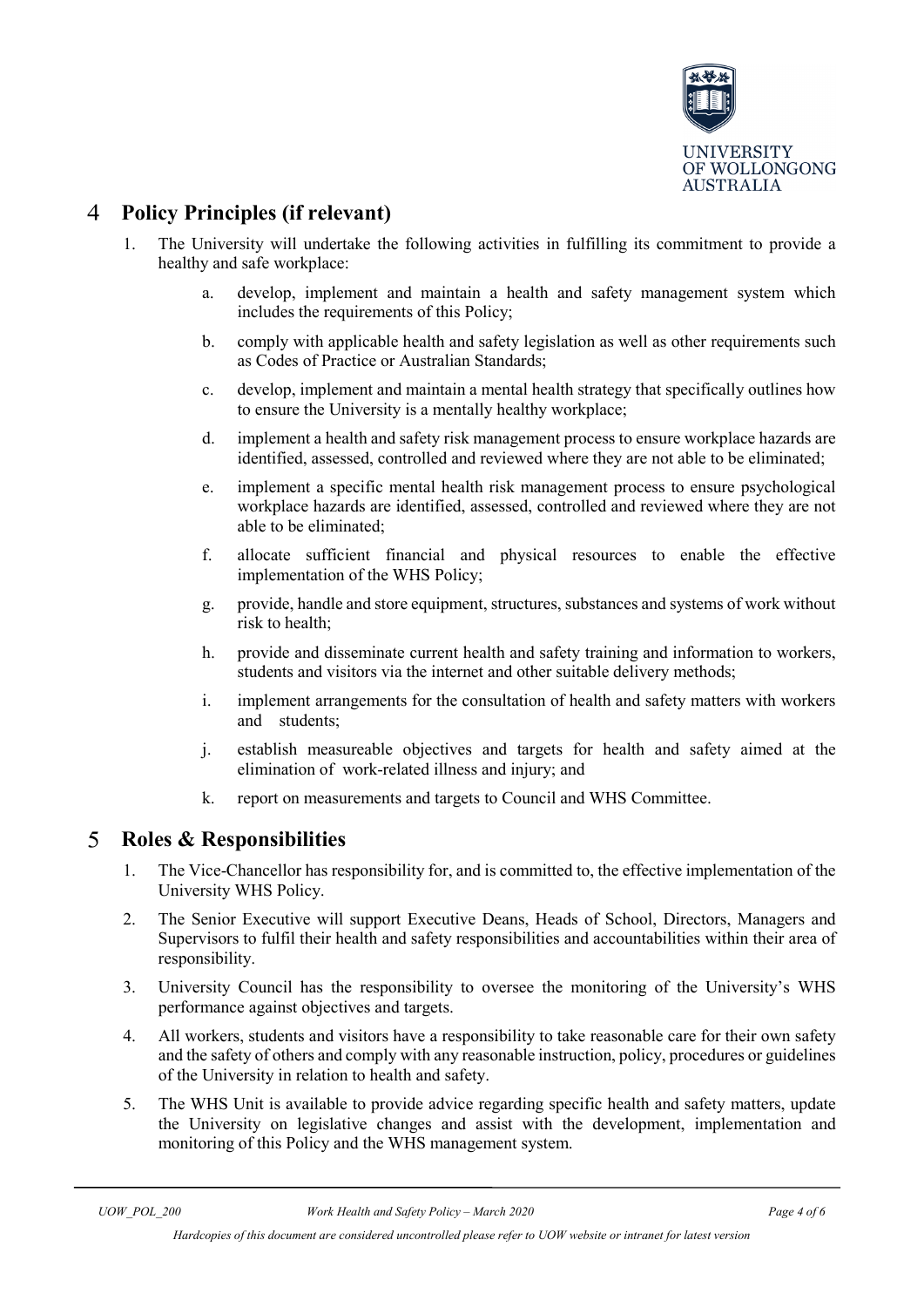

6. Further description of WHS responsibilities are outlined in the UOW document ["Roles and](http://staff.uow.edu.au/content/groups/public/@web/@ohs/documents/doc/uow016892.pdf)  [Responsibilities for Workplace Health and Safety"](http://staff.uow.edu.au/content/groups/public/@web/@ohs/documents/doc/uow016892.pdf).